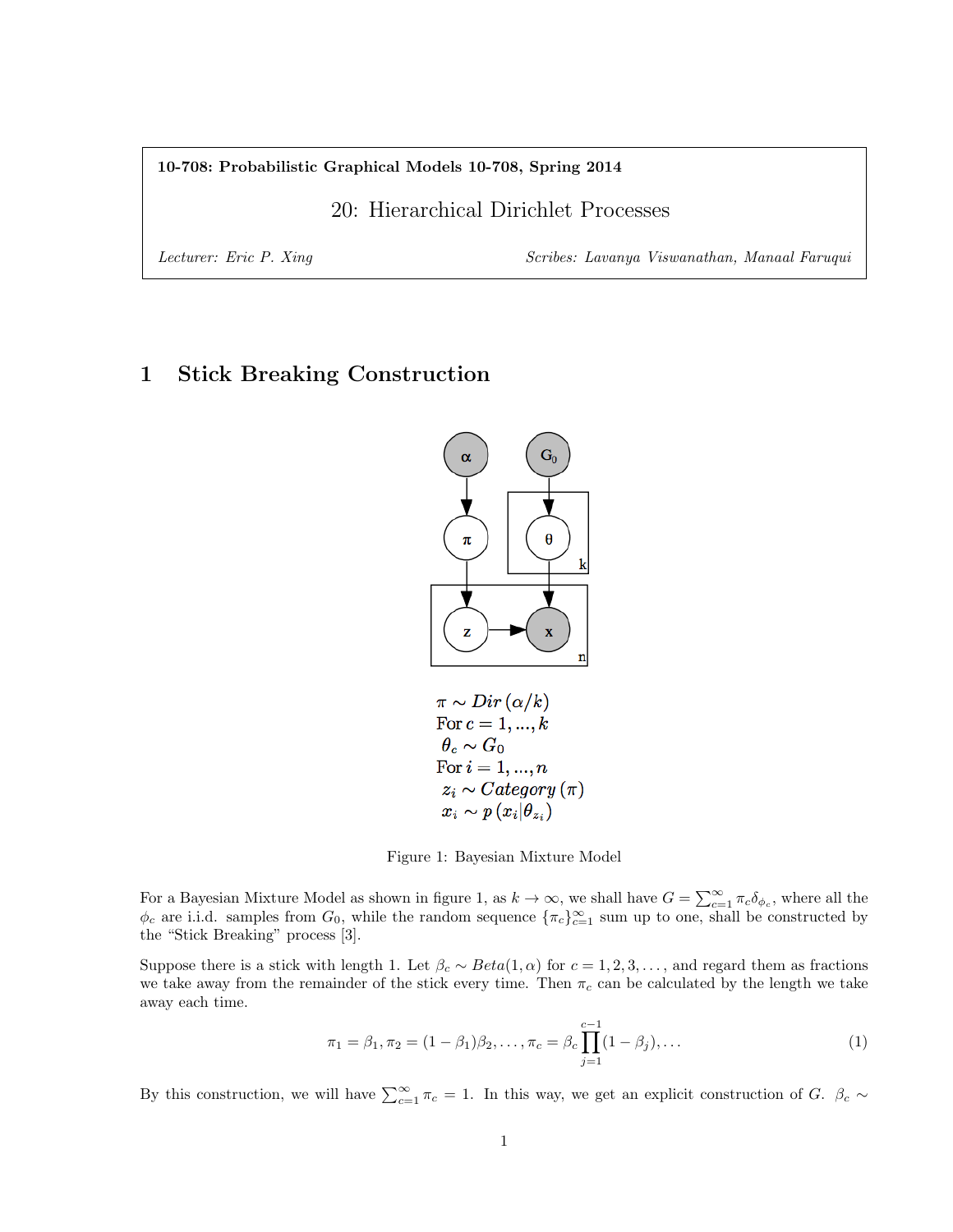$Beta(1,\alpha), \phi_c \sim G_0$ :

$$
G = \sum_{c=1}^{\infty} \pi_c \delta_{\phi_c} \tag{2}
$$

# 2 Chinese Restaurant Process



Figure 2: Chinese Restaurant Process

The Chinese restaurant process (CRP) is a distribution of partitions of integers, which was introduced by Pitman and Dubins. Suppose N customers arrive at a restaurant with infinite capacity sequentially. Denote  $n_i$  as the number of customers already sitting at table i. Each incoming customer chooses a table at random, with probability that:

$$
p(i|previousCustomers) \propto n_i
$$
  
 
$$
p(nextEmptyTable|previousCustomers) \propto \alpha
$$
 (3)

where  $\alpha$  is a parameter that is invariable during the process. Note that a new customer can either sit at an existing table, or can start a new table. Figure  $2<sup>1</sup>$  illustrates an example of the Chinese restaurant process, in which each customer is numbered by his arrival sequence. CRP is a representation of partition of integers  $1, 2, \ldots N$ . For example, in figure 2 the numbers are partitioned into 3 different groups.

In CRP mixture model, each data point is generated as follows: Each table corresponds to a cluster, which is associated with a parameter drawn from a prior  $p(\eta^*|\lambda)$ . For each customer, we first choose a table  $Z \sim CRP(\alpha)$ , then we draw a value from  $p(x|\eta_x^*)$ , e.g, a prior over Gaussian locations. The generative process is similar to mixture models, but with unbounded number of mixture components. Note than an outlier in the data can be thought of as a new cluster. So the emphasis of CRP is not on the actual number of clusters. Given data  $\{x_1, x_2, \ldots x_N\}$ , the posterior is a distribution on:

- 1. Number of clusters (number of occupied tables)
- 2. Data points assigned to each cluster
- 3. parameter  $\eta_x^*$  of each cluster

Generally the number of clusters is random and unknown and new data can be assigned to a new cluster. Our goal is to estimate this posterior distribution.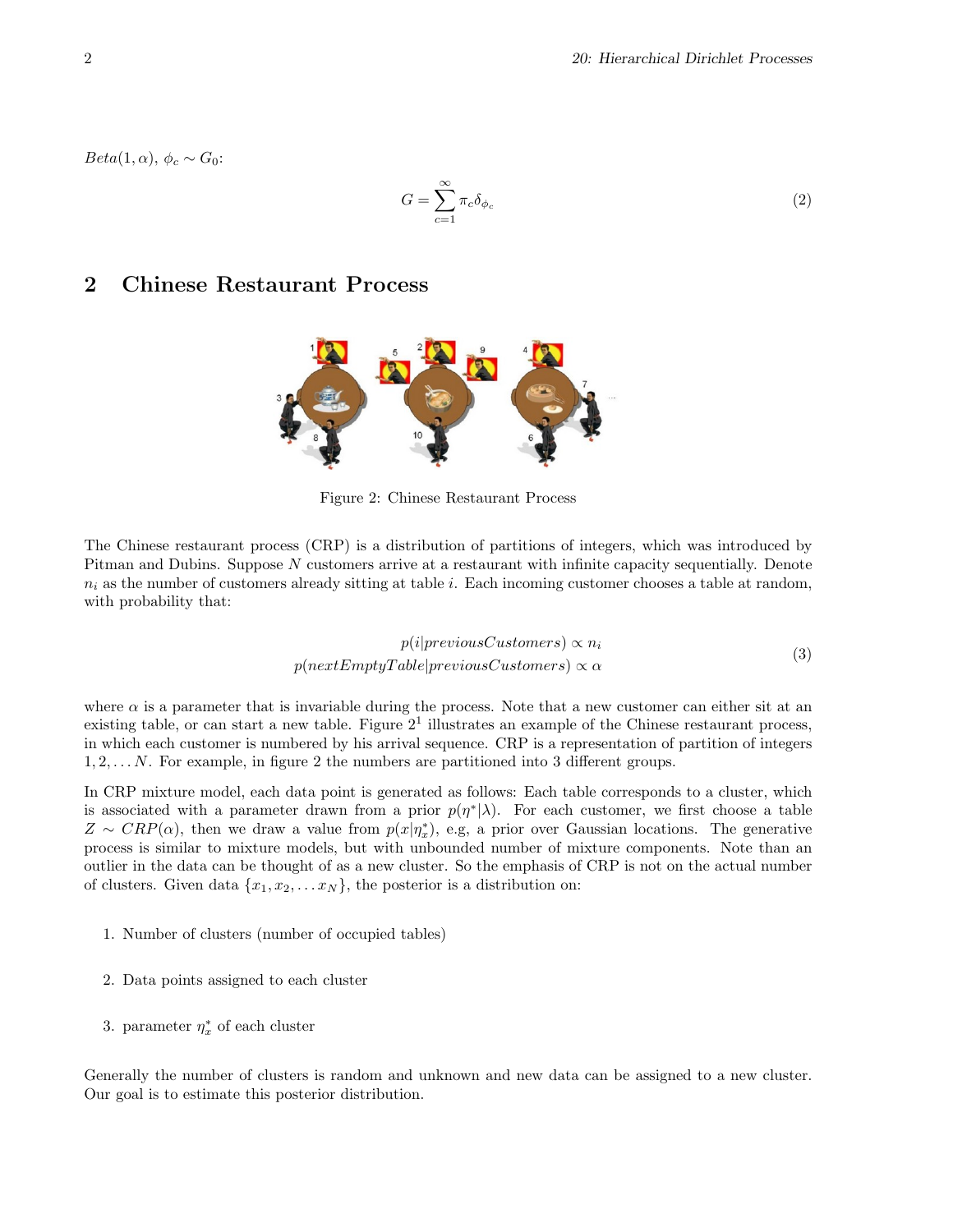

Figure 3: Hierarchical Dirichlet Process

## 3 Hierarchical Dirichlet Process

A hierarchical Dirichlet process (HDP) is built on multiple Dirichlet processes as shown in figure 3. By adding one more level of DP over  $G_0$ , HDP enables data in groups to share countable infinite cluster identities and to exhibit unique cluster propositions. By simply adding a second level of DP over  $G_0$  with concentration parameter  $\gamma$  and base measure H, HDP guaranties the discreteness of  $G_0$ . Therefore, HDP mixture models yield exactly the grouped data characteristic [4].

### 3.1 Chinese Restaurant Franchise

An analog of the Chinese restaurant process for hierarchical Dirichlet processes is the Chinese restaurant franchise. Imagine a franchise of restaurants, serving an infinitely large, global menu. Each table in each restaurant orders a single dish. Let  $n_{rt}$  be the number of customers in restaurant r sitting at table t. Let  $m_{rd}$  be the number of tables in restaurant r serving dish d. Let  $m_d$  be the number of tables, across all restaurants, serving dish d. Customers enter the restaurants, and sit at tables according to the CRP. The first customer enters a restaurant, and picks a table. The  $n^{th}$  customer enters the restaurant. He sits at an existing table with probability  $\frac{m_k}{n-1+\alpha}$ , where  $m_k$  is the number of people sitting at table k. He sits at a new table with probability  $\frac{\alpha}{n-1+\alpha}$ . In addition, each table in each restaurant picks a dish, with probability proportional to the number of times it has been served across all restaurants.

p(table t choose dich  $d$  — previous tables) =  $\frac{m_d}{T+\gamma}$  for an existing table p(table t choose dich  $d$  — previous tables) =  $\frac{\gamma}{T+\gamma}$  for a new table

### 3.2 Infinite topic Models

A motivation from a different angle that brought about the need for HDP relates to topic modeling. Consider the case where we want to model Latent Dirichlet Allocation (LDA) as a model with infinite topics. This would definitely be advantageous, at the same time it is slightly trickier to deal with infinite topics than dealing with infinite clusters for population inference. This is because, in LDA, when we say we need infinite

<sup>1</sup>http://cdn-ak.f.st-hatena.com/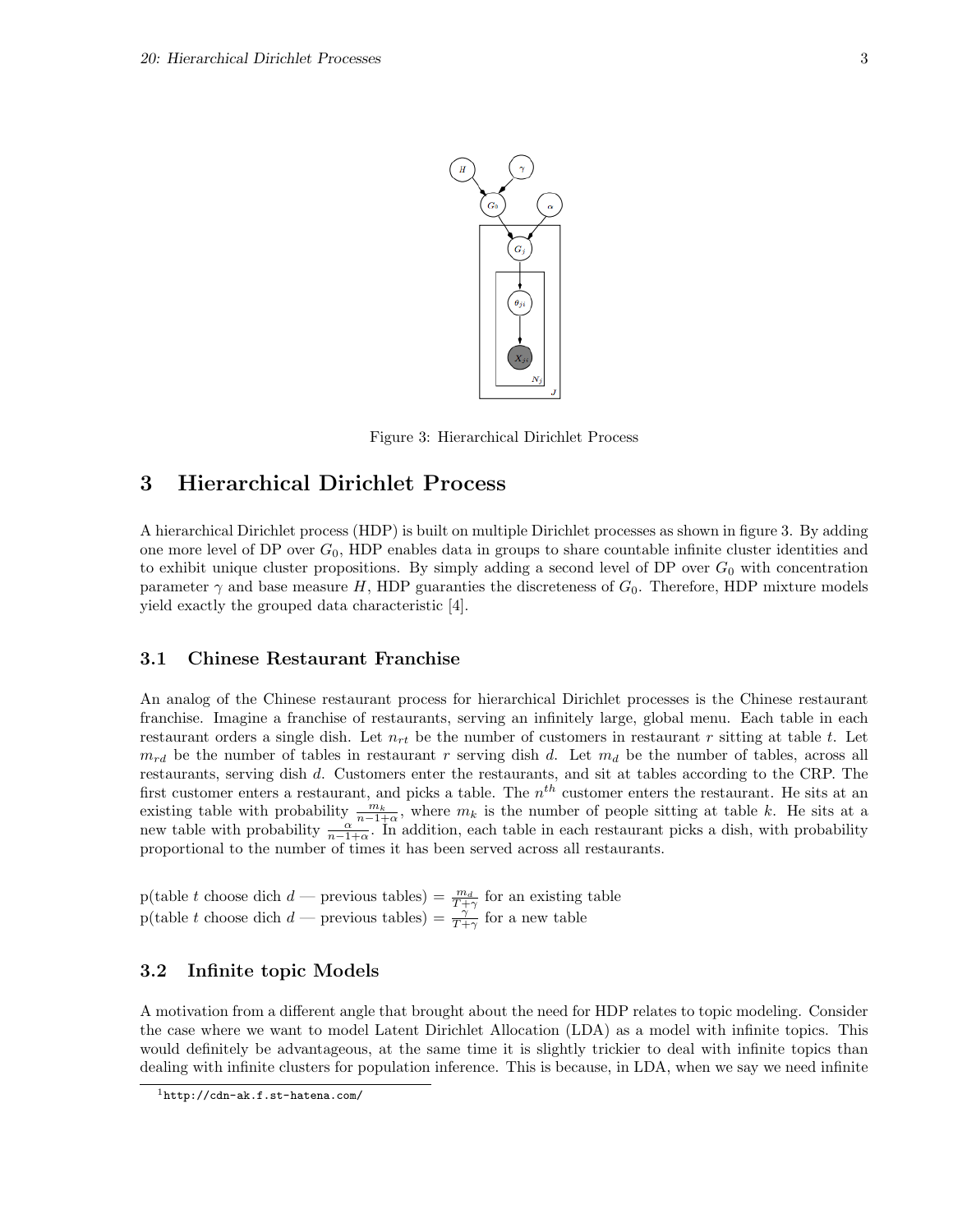topics, what we really mean is that we want the number of topics to be unbounded. However, we must note that the way topics are used in an LDA context is different from how cluster centroids are used in a clustering scenario. In LDA, the connection is more indirect and we are in fact estimating the per document topic breakdown. Since we deal with "infinite" topics here, we need to have ways of dealing with the scenario wherein, we represent the topics in two documents in the same infinite dimensional space, that is the  $m<sup>th</sup>$ topic in the vector for document A should be the same as the  $m<sup>th</sup>$  topic for document B, even though we are now dealing with infinite dimensional space.

In LDA, each distribution is associated with a distribution over K topics, and the issue here is as to how to choose the number of topics. Choosing infinitely many topics serves as a solution to this issue. And for this, we replace the Dirichlet distribution over topics, by a Dirichlet process.



Figure 4: Infinite Topic Models

The typical LDA model (on the left), is modeled as containing N words per document, each word  $w_i$  having a topic indicator  $z_i$ , and every document having a topic weight vector  $\pi_j$  and containing K topics. When modeled as a DP (center), it is similar to the earlier case; we are going to group words into clusters and each cluster is defined by a word frequency vector, and now we let the number of clusters be infinite. However, one apparent issue here is that after we have dealt with an article with vector  $\pi_j$ , when we sample another  $\pi_{j'}$ , there is no direct way to get the same ordering of topics as we did for the previous article j. Now, moving to HDP (right), we use the upper level DP to create an infinite pool of topics. Then we can treat every article J by itself as a clustering problem, and every article in this clustering problem is going to draw from the infinite discrete pool the set of topics that is useful to it. This way different documents will have a mechanism of sharing topics with one another, even though the weights corresponding to that topic may vary, the centroid (ordering of topics) would be same. And hence graphically, now the  $\pi$  doesn't just follow a DP, but now follows a HDP so that the same set of infinite topics can be chosen across different topics (same set of topics, but with different weights across different topics). Then we can do appropriate inference on this model. For example, in the Chinese restaurant franchise, we can consider restaurants and dishes as being equivalent to documents and topics respectively. Let  $H$  be a V-dimensional Dirichlet distribution, so a sample from H is a distribution over a vocabulary of V words. Then we can sample a global distribution over topics as,

$$
G_0 = \sum_{k=1}^{\infty} \pi_k \delta_{\beta_k} \ DP(\alpha, H) \tag{4}
$$

And then for each document  $m = 1, ..., M$ ,

• Sample a distribution over topics  $G_m \sim DP(\gamma, G_0)$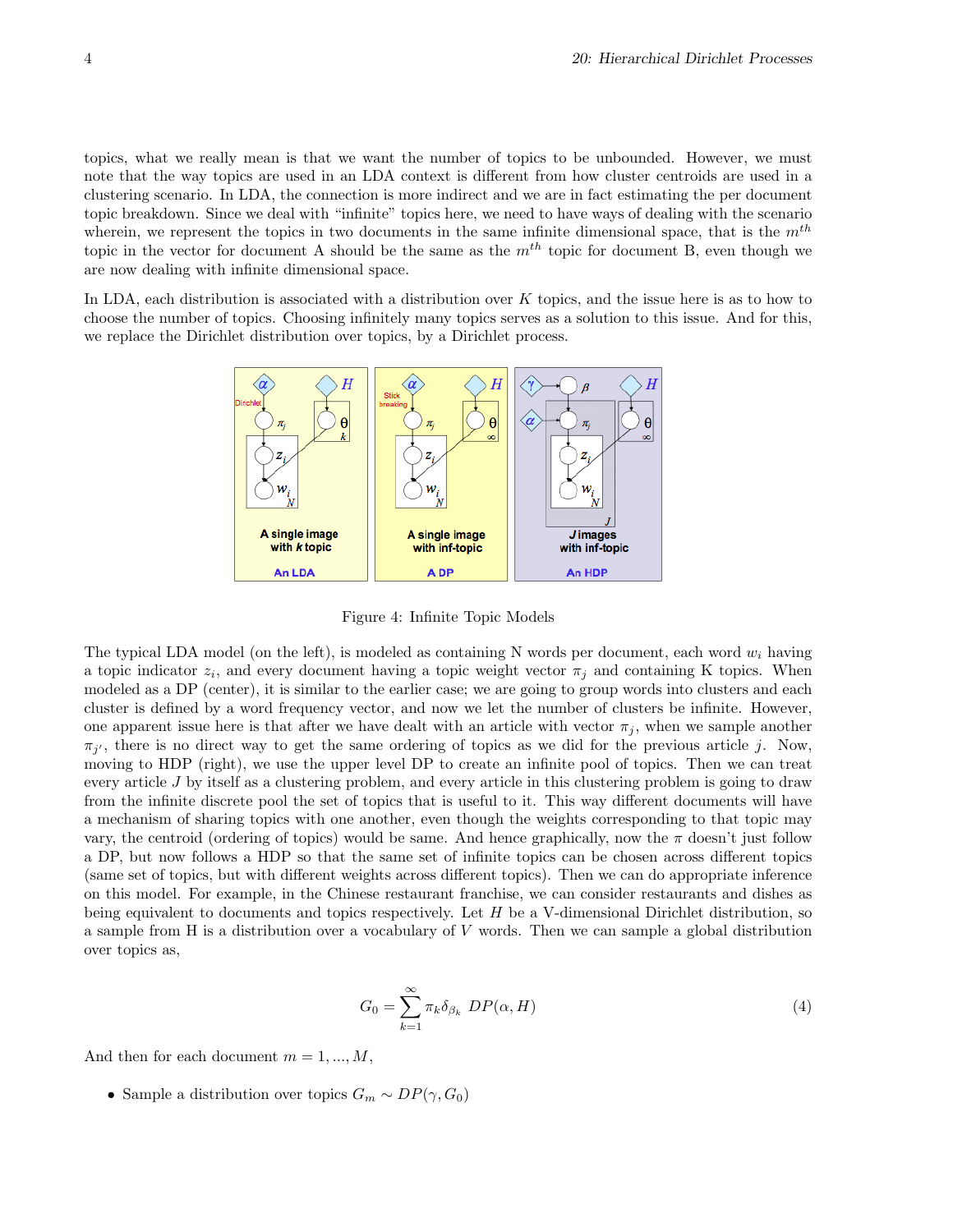- For each word  $n = 1, ..., N_m$ 
	- Sample a topic  $\phi_{mn}$  ∼ Discrete(G<sub>0</sub>)
	- Sample a word wmk ∼ Discrete(φmn)



Figure 5: The "right" number of topics

We can then justify the usefulness of this proposed new model by using perplexity as a metric. This is a lenient justification, as we know that there no exact "right" number of topics. We see here (figure 5) that HDP allows us to explore a whole range of the number of topics and determine a best case setup for model complexity.

# 4 Genetic Inference of the World Population

### 4.1 Terminology

- Single Nucleotide Polymorphism (SNP): DNA sequence variation due to difference of a single nucleotide.
	- Each DNA site is called a "locus"
	- Each variant is called an allele
- Happlotype: A consecutive sequence of SNP alleles on the same chromosome.
- Genotype: Unordered pair of alleles at a locus present in an individual

#### 4.2 Haplotype Inference

Genotype can be obtained easily but an individual's genotype might not define its haplotype uniquely. For example, a heterozygous diploid organism with genotype  $T/C$   $T/G$   $A/A$  could have haplotypes TGA and CTA or TTA and CGA. Given the genotypes for many individuals, haplotype inference can be done by making use of the observation that haplotypes are shared in a population. Thus, given sets of possible haplotypes, we choose the one that uses fewer haplotypes overall.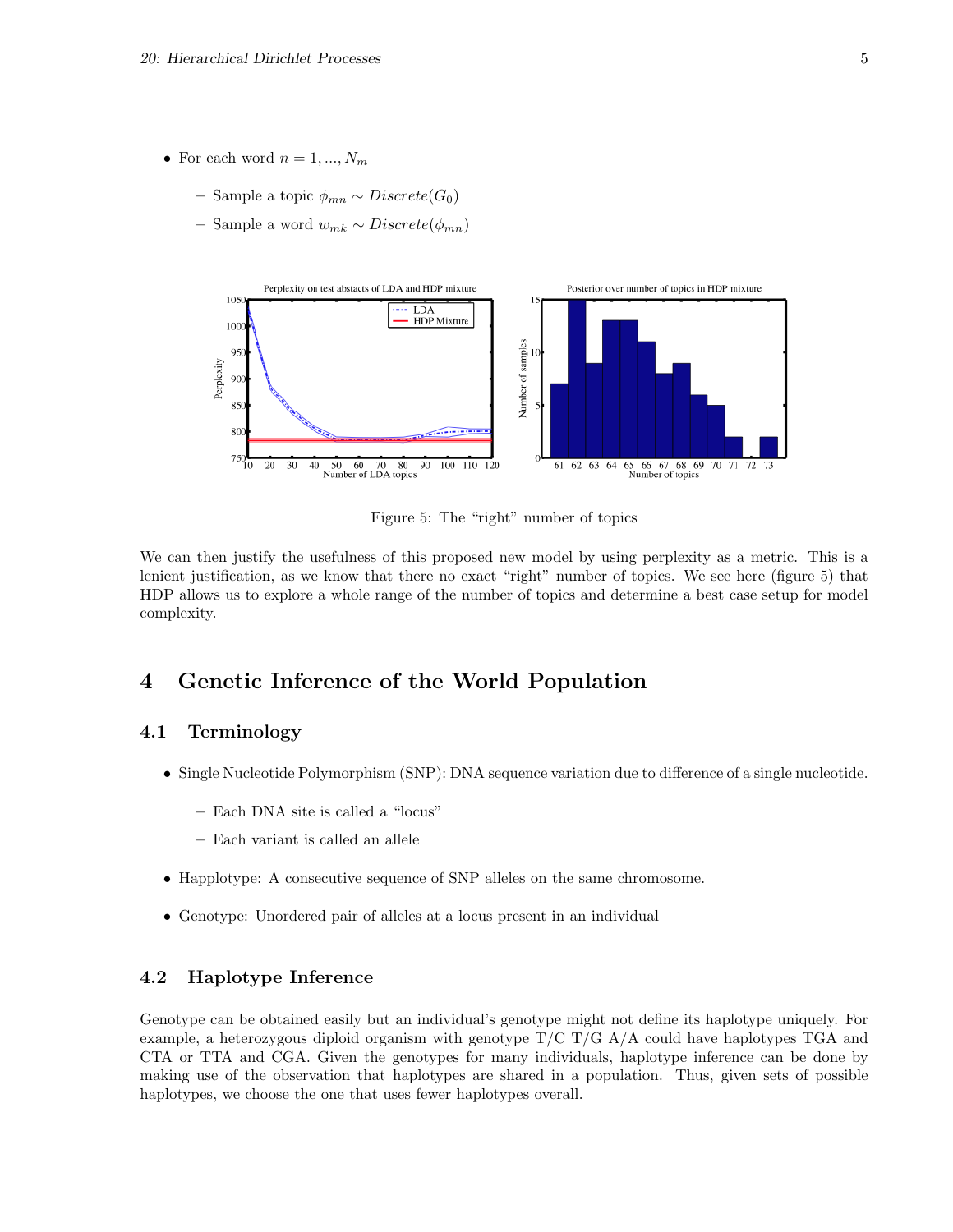A Finite Mixture of Allele Model The probability of a genotype  $g$  is:

$$
p(g) = \sum_{h_1, h_2 \in \mathcal{H}} p(h_1, h_2) p(g|h_1, h_2)
$$
\n(5)

where, H is the population haplotype pool,  $p(h_1, h_2)$  is the haplotype model and  $p(g|h_1, h_2)$  is the genotyping model. Generally,  $|\mathcal{H}| \ll K = 2^J$  and  $p(h_1, h_2) = p(h_1)p(h_2)$ .

An Infinite Mixture of Allele Model Since its difficult to infer the parameter values  $\mathcal{H}, K$ , a statistical model for haplotype inference based on a dirichlet process prior and a likelihood has been proposed called the DP-Haplotyper [5]. In this model each individuals genotype is formed by drawing two random templates from the ancestral pool, and subjected to random perturbations. Posterior inference can be done by an MCMC procedure, that used both Gibbs and Metropolis-hasting updates. This process is analogous to the CRP as follows:

- Associate a population haplotype with a table
- sample  $\alpha, \theta$  at each table from a base measure  $G_0$  to obtain the population haplotype and nucleotide substitution frequency for that component
- The posterior distribution on the number of population haplotypes can be obtained from  $p(h|A, \theta)$  and  $p(g|h_1, h_2)$

#### Inheritance and Observation Models

- 1. Noisy Observation Model:  $H_{i_1}, H_{i_2} \to G_i$ ,  $P_G(g|h_1, h_2)$ :  $g_t = h_{1,t} \oplus h_{2,t}$  with probability  $\lambda$
- 2. Single-locus mutation model:  $A_{C_{i_e}} \to H_{i_e}$

$$
P_H(h_t|a_t, \theta) = \begin{cases} \theta & if h_t = a_t \\ \frac{1-\theta}{|B|-1} & otherwise \end{cases}
$$

MCMC for Haplotype Inference Using Gibbs sampling we can perform inference by drawing samples of each random variable to be sampled given values of all the remaining variables. Integrate out the parameters such as  $\theta$  or  $\lambda$  and sample  $C_{i_e}$ ,  $a_k$ , and  $H_{i_e}$ .

$$
p(c_{i_e} = k|\mathbf{c}_{[-i_e]}, \mathbf{h}, \mathbf{a}) \propto p(c_{i_e} = k|c_{[-i_e]})p(h_{i_{e_k}}|a_k, \mathbf{h}_{[-i_e]}, \mathbf{c})
$$
\n(6)

#### 4.3 Multi-population Haplotype Inference using Hierarchical DP Mixture

Now we see how to perform haplotype inference while dealing with multiple populations, such as geographic regions or different ethnicities. We could use the earlier model on each population separately or on the union of all populations. This would however result in our losing valuable information about say population structures implicitly present in the data or the data becoming too fragmented. Thus, we choose to couple the haplotype inference problems using a hierarchical DP mixture model and choose to solve the different clustering problems jointly. To do this, we consider the ancestors of the populations to be shared, but weighted differently. We can consider the ancestors to be drawn for a DP at the top level, providing atoms that then constitute each of the population's DP mixtures.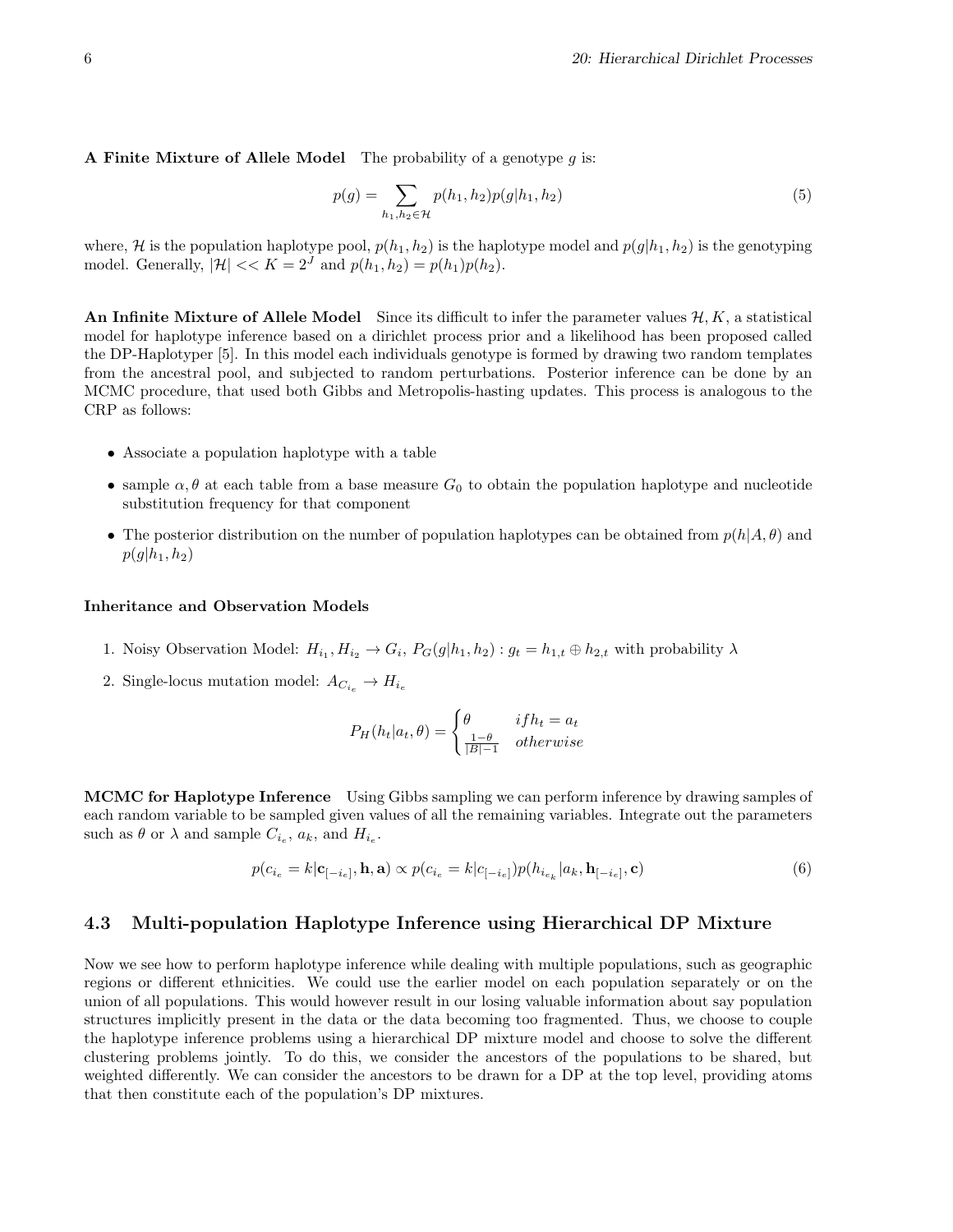We refer to the HDP mixture model from figure 3. To describe the process in some detail, in each bottom level urn j (each population), we can choose  $\theta_k$  with a probability of  $\frac{m_{jk}}{\sum_{k'} m_{jk'} + \alpha_0}$  or we may return to the top level urn with a probability  $\frac{\alpha_0}{\sum_{k'} m_{jk'} + \alpha_0}$  as in a typical DP. In the top level urn, we can now select  $\theta_k$ with probability  $\frac{n_k}{\sum_{k'} n_{k'} + \gamma}$  or draw a new sample with probability  $\frac{\gamma}{\sum_{k'} n_{k'} + \gamma}$ . Drawing the  $\theta_k$  for the top level urn also selects the parameter for the bottom level urn. This two level scheme allows the ancestors to be shared across populations, but with different weights within each population. This approach has been detailed in [6].

Let us now see how we can obtain the general samples for the urns in the two levels. The top level urn follows the Dirichlet process  $DP(\gamma, H)$ :

$$
\theta_i|\theta_{-i} \sim \sum_{k=1}^K \frac{n_k}{i+\gamma} \delta_{\phi_k^*}(\theta_i) + \frac{\gamma}{i+\gamma} H(\theta_i)
$$
\n
$$
\tag{7}
$$

In the bottom level urn we condition on  $DP(\gamma, H)$  for the  $m_i$ th draw from the mth bottom level urn:

$$
\theta_{m_j}|\theta_{-m_j} \sim \sum_{k=1}^K \frac{m_{j,k} + \alpha \frac{n_k}{n+\gamma}}{m_j + \alpha} \delta_{\phi_k^*}(\theta_{m_j}) + \frac{\alpha}{m_j + \alpha} \frac{\gamma}{i+\gamma} H(\theta_{m_j})
$$
\n(8)

$$
= \sum_{k=1}^{K} p_k^* \delta_{\theta_k^*}(\theta_{m_j}) + p_{K+1}^* H(\theta_{m_j})
$$
\n(9)

## 5 Dynamic Dirichlet Process

Another dimension of DP that is interesting to explore is modeling time series data. Time series data brings with it some associated challenges: the clustering problem is essentially changing over time and the association of data to cluster centroids would also change over time. The two main ideas that we explore here are:

- Infinite Hidden Markov Model (HMM): a hidden markov DP
- Dependent DP/HDP: directly evolving a DP/HDP

Here we will see a short introduction of the first and a more detailed exploration of the second.

#### 5.1 Infinite HMM

If suppose a HMM has k states, then the transition matrix would have  $k * k$  dimensions. If we extend the number of states to infinity, then we would have a matrix whose rows and columns are infinite in number. Treat the matrix as a collection of multinomial distribution. Now each row in the matrix is a multinomial distribution that tells us where we would go at the next time point. And now, when we are not aware as to how many possible states exist in the next time step, we can make that a DP. The issue here is that no matter where we come from at time t, we will move into a set of states that is common (across the source states from time t) at time  $t+1$ . That is, the set of target states remains the same irrespective of where we originate from. This sharing of target set across different rows might not be desirable. Now if we just design different independent DPs for each row, then these infinite states will not be shared. That is, the set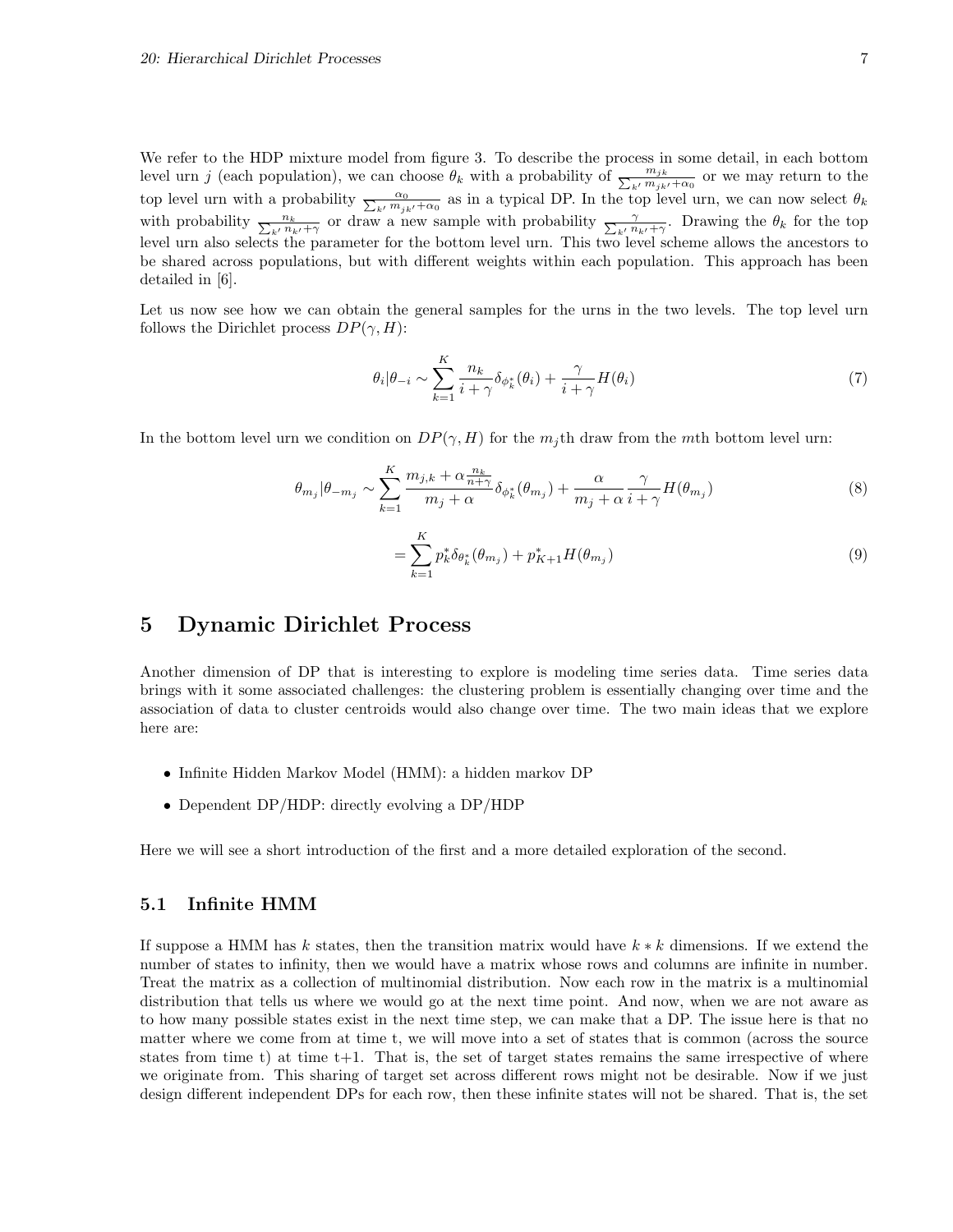of states when moving out of state 1 will not be the same as the set of states while moving out of state 2. We want different DPs for the different transition events to be shared. And we thus need a HDP, wherein all the DPs will be drawn from a base measure which is itself a DP.

Thus infinite HMM is also a HDP, with infinite number of clusters, since we have infinite states to move to out of one single state at time t.

### 5.2 Dependent DP/HDP

In Dependent DP, we are going to create DPs over time but not in a totally independent way. This problem is sometimes also referred to as Evolutionary Clustering. Here, the cluster components keep changing, even in a fixed dimensionality scenario. This is different from other static clustering techniques in that, here mixture components can die out, new ones can be born and retained mixture component parameters evolve according to Markovian dynamics. This type of approach can be used in Text processing, say for historical data: topics can come into existence or die and topics can change over time.

We now see a simple construction of such an evolving process, once again employing the Chinese Restaurant Process metaphor.

Layout:

- Customers correspond to data points
- Tables correspond to clusters or mixture components
- Dishes correspond to parameter of the mixtures

Taking the usual CRP, we want to be able to use this over time in a recurrent fashion, so that the restaurant that we build at time point t, would depend on the restaurant at time point  $t - 1$ . The restaurant thus operates in epochs: it is taken to be closed at the end of each epoch and that the state of the restaurant at time epoch t depends on that at epoch  $t-1$ . This is the first order markov dependence, and can be extended to higher-order dependencies.

Lets look at this example, at time point  $T = 1$ . Generative Process: Customers at time  $T = 1$  are seated as usual:

- Choose table  $j \propto N_{j,1}$  and sample  $x_i \sim f(\phi_{i,1})$
- Choose a new table  $K + 1 \propto \alpha$ 
	- Sample  $\phi_{K+1,1}$  ∼  $G_0$  and sample  $x_i \sim f(\phi_{K+1,1})$

So we have the customers belonging to different clusters grouped here, and we have the cluster centroids from which the dishes are being sampled.

Now at time point  $T = 2$ , we consider it to be dependent on the system state at  $T = 1$ . We can first copy the active (occupied) tables from the previous day (or time point) since they must have been popular to some degree. Each table is annotated with the number of customers it attracted at the previous time point and thus has an associated count of imaginary customers. Thus, when a new customer comes in on day two  $(T = 2)$ , he is not going to make his decision as he would have at  $T = 1$  and he would be able to look at how popular a table was the previous day and choose accordingly. He could now choose any of the new existing tables or a new table based on the counts, even though he is the very first customer for day 2. This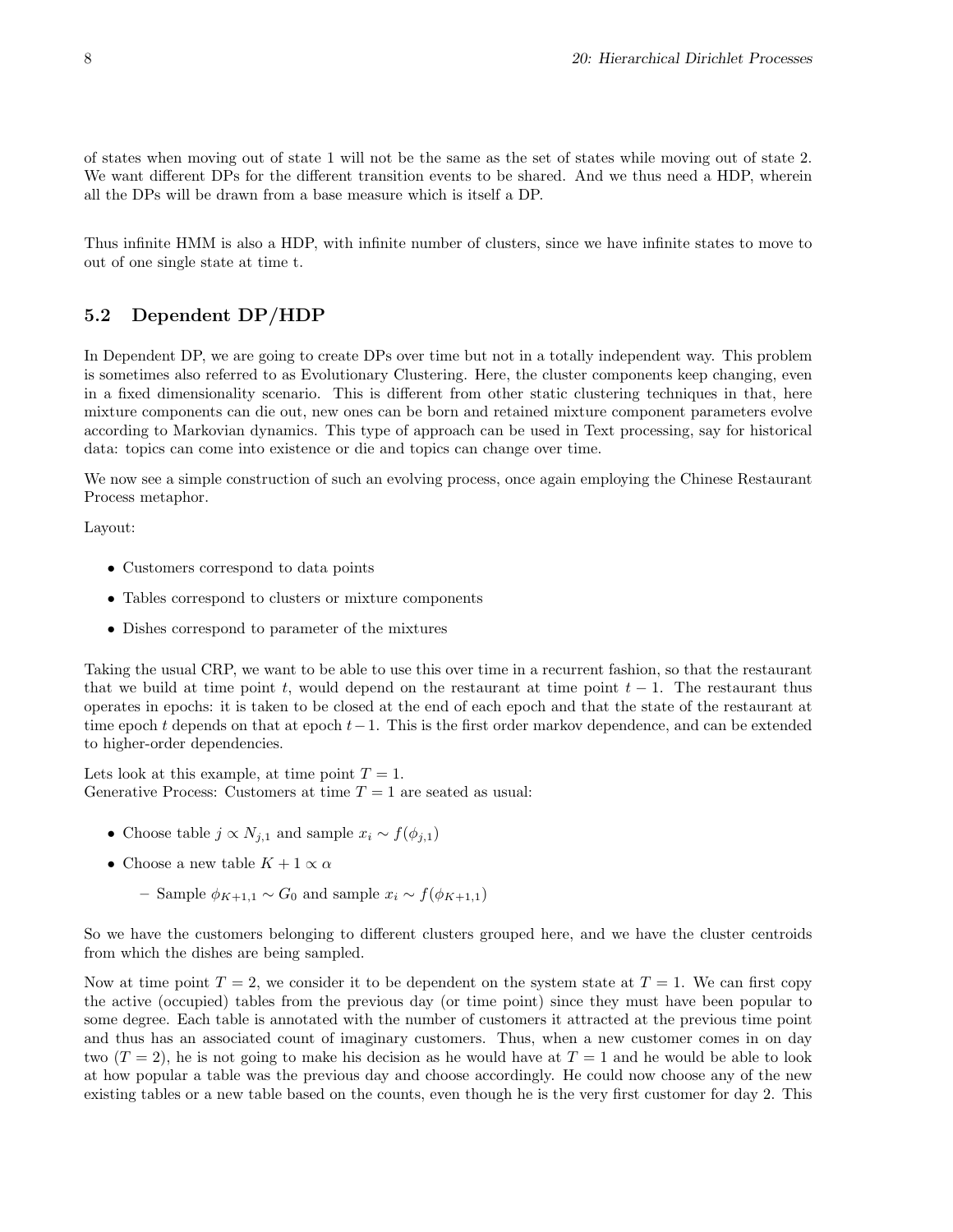

Figure 6: Recurrent Chinese Restaurant Process

will continue for the rest of the customers, and at the end of the day, a sweep to check for active and new clusters will take place. Some existing clusters may die out, and new clusters may spring up. Now counts from day 2 will be carried over as imaginary counts to day 3 and the process continues.

As mentioned earlier, the model can be extended to higher-order dependencies and the dependencies can decay over time. Then the pseudo-counts for table k at time t:  $\sum_{w=1}^{W} e^{-w \over \lambda} N_{k,t-w}$ , where W is the history size, first term is the decay factor and the second term represents the number of customers sitting at table K at time epoch t-w. It can also be that the dishes are not exactly the same across time points, for instance we may use a linear Gaussian model, say Kalman filtering, to model the transformation between  $\phi_{1,1}$  and the slightly different  $\phi_{1,2}$ . This is useful, since the customers that we might get on the second day might vary from the first day and/or the chef may have slight variety in the menu. Another instance, say in the case of topic modeling, though we may talk about the same topic on two consecutive days, say sports, the actual content may vary, for example depending on that day's game.

## 6 The Big Picture

We earlier reviewed finite mixture models, for instance could be k-means or the EM algorithm. We can extend in the time space, still sticking to finite dimensions, but modeling time series data, say by employing HMM or Kalman filtering type of design. Thus, we will have an evolving topic model or evolving clusters in this setup. We can also grow in the dimensionality space, by replacing the Dirichlet prior with a Dirichlet Process prior. And then we can combine these two to lead to dynamic and infinite dimensional models.

## References

- [1] Lecture Slides. http://www.cs.cmu.edu/~epxing/Class/10708/lectures/lecture20-HDP.pdf.
- [2] Scribe Notes from Spring 13. http://www.cs.cmu.edu/~epxing/Class/10708-13/lecture/scribe24. pdf.